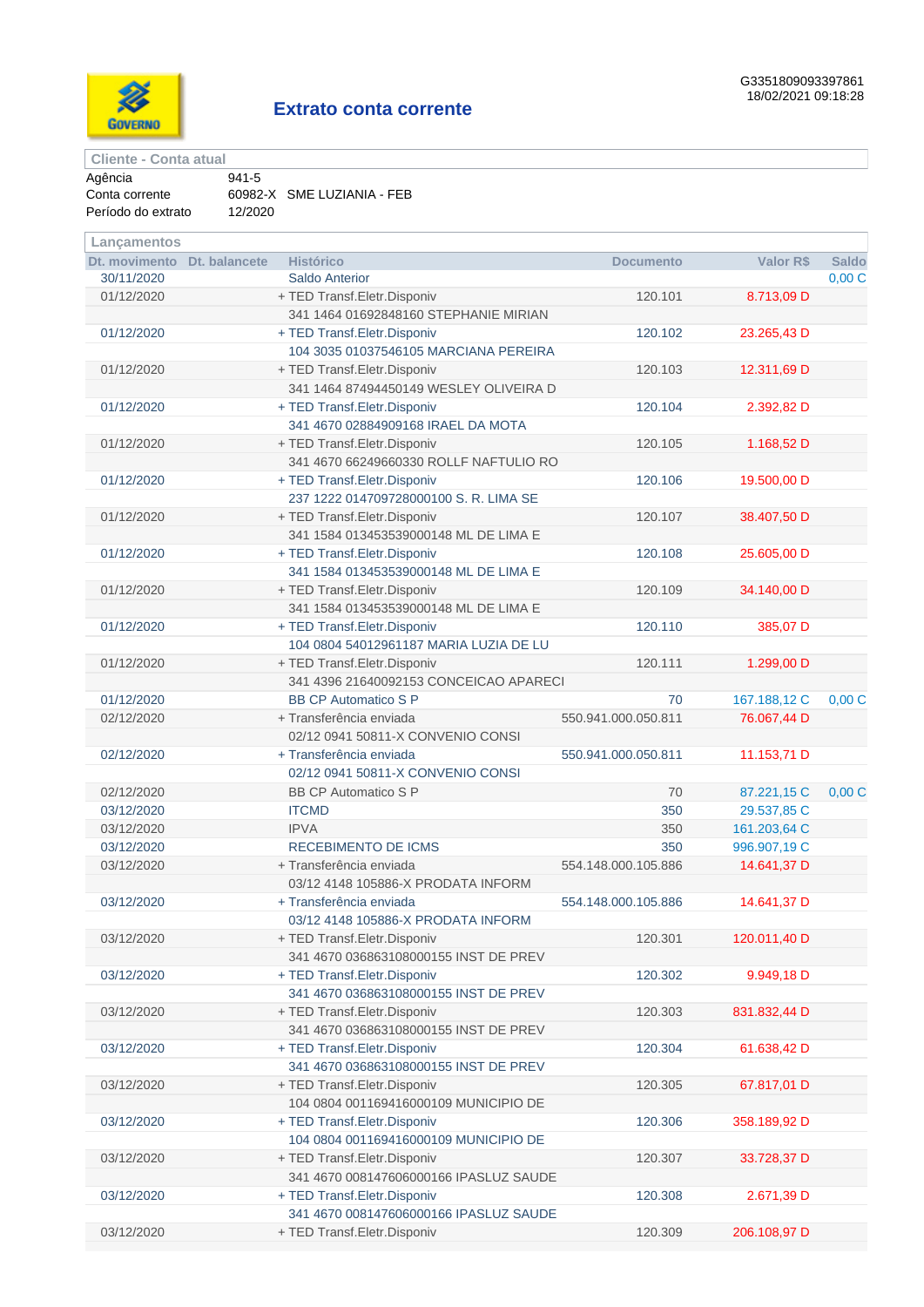|            | 341 4670 008147606000166 IPASLUZ SAUDE |                     |                |       |
|------------|----------------------------------------|---------------------|----------------|-------|
| 03/12/2020 | + TED Transf. Eletr. Disponiv          | 120.310             | 15.257,80 D    |       |
|            | 341 4670 008147606000166 IPASLUZ SAUDE |                     |                |       |
| 03/12/2020 | <b>BB CP Automatico S P</b>            | 70                  | 548.838,96 C   | 0,00C |
| 08/12/2020 | + TED Devolvida                        | 600.018             | 773,69 C       |       |
|            | AG OU CNT DEST DO CRED INVAL           |                     |                |       |
| 08/12/2020 | + Transferência enviada                | 550.941.000.116.471 | 368,00 D       |       |
|            | 08/12 0941 116471-6 ARNALDO RODRIG     |                     |                |       |
| 08/12/2020 | + Transferência enviada                | 550.941.000.116.471 | 781,50 D       |       |
|            | 08/12 0941 116471-6 ARNALDO RODRIG     |                     |                |       |
| 08/12/2020 | + TED Transf.Eletr.Disponiv            | 120.801             | 209.989,31 D   |       |
|            | 341 4670 000846624000124 ASSOCIACAO MU |                     |                |       |
| 08/12/2020 | + TED Transf.Eletr.Disponiv            | 120.802             | 47.119,81 D    |       |
|            | 341 4670 000846624000124 ASSOCIACAO MU |                     |                |       |
| 08/12/2020 | + TED Transf.Eletr.Disponiv            | 120.803             | 189,00 D       |       |
|            | 341 4670 000846624000124 ASSOCIACAO MU |                     |                |       |
| 08/12/2020 | + TED Transf.Eletr.Disponiv            | 120.804             | 6.378,56 D     |       |
|            | 341 4670 000846624000124 ASSOCIACAO MU |                     |                |       |
| 08/12/2020 | + TED Transf.Eletr.Disponiv            | 120.805             | 1.781,90 D     |       |
|            | 341 4670 000846624000124 ASSOCIACAO MU |                     |                |       |
| 08/12/2020 | + TED Transf. Eletr. Disponiv          | 120.806             | 233,68 D       |       |
|            | 341 4670 000846624000124 ASSOCIACAO MU |                     |                |       |
| 08/12/2020 | + TED Transf.Eletr.Disponiv            | 120.807             | 29.810,05 D    |       |
|            | 341 4670 008147606000166 IPASLUZ SAUDE |                     |                |       |
| 08/12/2020 | + TED Transf.Eletr.Disponiv            | 120.808             | 33.224,24 D    |       |
|            | 341 4670 008147606000166 IPASLUZ SAUDE |                     |                |       |
| 08/12/2020 | + TED Transf.Eletr.Disponiv            | 120.809             | 81.718,67 D    |       |
|            | 341 4670 008147606000166 IPASLUZ SAUDE |                     |                |       |
| 08/12/2020 | + TED Transf.Eletr.Disponiv            | 120.810             | 185.893,94 D   |       |
|            | 341 4670 008147606000166 IPASLUZ SAUDE |                     |                |       |
| 08/12/2020 | + TED Transf.Eletr.Disponiv            | 120.811             | 525,10 D       |       |
|            | 104 0804 025053638000111 SINDICATO DOS |                     |                |       |
| 08/12/2020 | + TED Transf.Eletr.Disponiv            | 120.812             | 226,62 D       |       |
|            | 104 0804 025053638000111 SINDICATO DOS |                     |                |       |
| 08/12/2020 | + TED Transf.Eletr.Disponiv            | 120.813             | 18.269,22 D    |       |
|            | 104 0804 025107087000121 SINDICATO DOS |                     |                |       |
| 08/12/2020 | + TED Transf.Eletr.Disponiv            | 120.814             | 1.848,21 D     |       |
|            | 104 0804 025107087000121 SINDICATO DOS |                     |                |       |
| 08/12/2020 | + TED Transf.Eletr.Disponiv            | 120.815             | 517.267,67 D   |       |
|            | 341 4670 036863108000155 INST DE PREV  |                     |                |       |
| 08/12/2020 | + TED Transf.Eletr.Disponiv            | 120.816             | 75.225,55 D    |       |
|            | 341 4670 036863108000155 INST DE PREV  |                     |                |       |
| 08/12/2020 | + TED Transf.Eletr.Disponiv            | 120.817             | 773,69 D       |       |
|            | 104 0804 001169416000109 MUNICIPIO DE  |                     |                |       |
| 08/12/2020 | + TED Transf.Eletr.Disponiv            | 120.818             | 808,25 D       |       |
|            | 104 0804 001169416000109 MUNICIPIO DE  |                     |                |       |
| 08/12/2020 | + TED Transf.Eletr.Disponiv            | 120.819             | 100,00 D       |       |
|            | 104 2407 72610077149 RODRIGO CESAR DA  |                     |                |       |
| 08/12/2020 | + TED Transf.Eletr.Disponiv            | 120.820             | 391,57 D       |       |
|            | 104 0804 83178520163 FABIO DANTAS CARN |                     |                |       |
| 08/12/2020 | <b>BB CP Automatico S P</b>            | 70                  | 1.212.150,85 C | 0,00C |
| 10/12/2020 | <b>ITCMD</b>                           | 350                 | 22.235,69 C    |       |
| 10/12/2020 | <b>IPVA</b>                            | 350                 | 270.870,64 C   |       |
| 10/12/2020 | RECEBIMENTO DE ICMS                    | 350                 | 1.080.444,93 C |       |
| 10/12/2020 | <b>ITR</b>                             | 350                 | 46.606,88 C    |       |
| 10/12/2020 | <b>FPE/FPM</b>                         | 350                 | 590.951,57 C   |       |
| 10/12/2020 | FPE/FPM                                | 350                 | 66.218,01 C    |       |
| 10/12/2020 | <b>FPE/FPM</b>                         | 350                 | 24.418,76 C    |       |
| 10/12/2020 | FPE/FPM                                | 350                 | 511.257,74 C   |       |
| 10/12/2020 | <b>IPI/EXPORTACAO</b>                  | 350                 | 30.754,98 C    |       |
| 10/12/2020 | + Transferência enviada                | 554.148.000.105.886 | 14.641,37 D    |       |
|            | 10/12 4148 105886-X PRODATA INFORM     |                     |                |       |
| 10/12/2020 | + Pgto conta água                      | 121.001             | 48,97 D        |       |
|            | SANEAMENTO DE GOIAS SA                 |                     |                |       |
| 10/12/2020 | <b>BB CP Automatico S P</b>            | 70                  | 2.629.068,86 D | 0,00C |
|            |                                        |                     |                |       |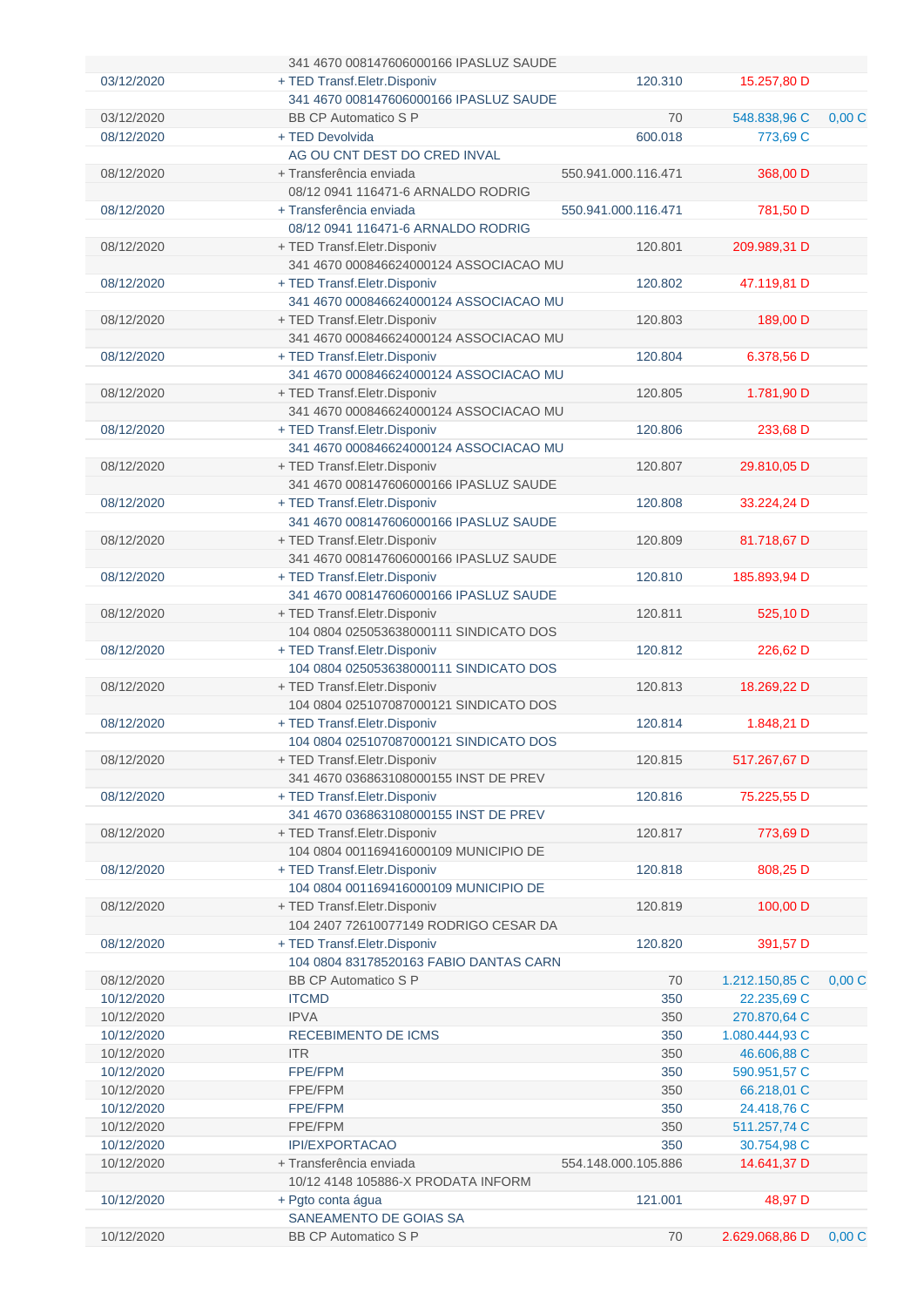| 11/12/2020               | + TED Transf.Eletr.Disponiv                                             | 121.101             | 23.881,14 D                  |       |
|--------------------------|-------------------------------------------------------------------------|---------------------|------------------------------|-------|
|                          | 341 4670 76904555149 SALETE SILVA DE S                                  |                     |                              |       |
| 11/12/2020               | <b>BB CP Automatico S P</b>                                             | 70                  | 23.881,14 C                  | 0,00C |
| 16/12/2020               | + TED Devolvida                                                         | 500.010             | 3.233,73 C                   |       |
|                          | CONTA DESTINO INVALIDA P/TIPO TRAN                                      |                     |                              |       |
| 16/12/2020               | + Transferência enviada                                                 | 550.941.000.058.623 | 2.999,81 D                   |       |
|                          | 16/12 0941 58623-4 LUZIA BORGES P                                       |                     |                              |       |
| 16/12/2020               | + Transferência enviada                                                 | 550.941.000.176.652 | 7.936,04 D                   |       |
|                          | 16/12 0941 176652-X ANA GOMES DE M                                      |                     |                              |       |
| 16/12/2020               | + TED Transf.Eletr.Disponiv                                             | 121.601             | 5.684,86 D                   |       |
|                          | 341 4670 43883044172 MARCIA TERCEIRO C                                  |                     |                              |       |
| 16/12/2020               | + TED Transf.Eletr.Disponiv                                             | 121.602             | 4.776,35 D                   |       |
|                          | 341 4670 39961885104 MARISTELA TERCEIR                                  |                     |                              |       |
| 16/12/2020               | + TED Transf.Eletr.Disponiv                                             | 121.603             | 1.515,18 D                   |       |
|                          | 341 1464 35858834191 ENEDINA CARDOSO D                                  |                     |                              |       |
| 16/12/2020               | + TED Transf.Eletr.Disponiv                                             | 121.604             | 1.670,31 D                   |       |
|                          | 341 4670 34160078168 IVA DA SILVA RIBE                                  |                     |                              |       |
| 16/12/2020               | + TED Transf.Eletr.Disponiv                                             | 121.605             | 2.546,17 D                   |       |
|                          | 341 4396 41442997168 GLADYS DA COSTA A                                  |                     |                              |       |
| 16/12/2020               | + TED Transf.Eletr.Disponiv                                             | 121.606             | 3.438,54 D                   |       |
|                          | 341 4670 54655552115 IVA MOREIRA MATIA                                  |                     |                              |       |
| 16/12/2020               | + TED Transf. Eletr. Disponiv                                           | 121.607             | 4.357,90 D                   |       |
|                          | 341 4670 38110334172 MARIA APARECIDA A                                  |                     |                              |       |
| 16/12/2020               | + TED Transf.Eletr.Disponiv                                             | 121.608             | 1.224,35 D                   |       |
|                          | 341 4670 30690455100 VANDA PINTO DUART                                  |                     |                              |       |
| 16/12/2020               | + TED Transf.Eletr.Disponiv                                             | 121.609             | 3.393,29 D                   |       |
| 16/12/2020               | 341 4396 33159840182 ELZA MATIAS TELES<br>+ TED Transf. Eletr. Disponiv | 121.610             | 588,36 D                     |       |
|                          | 341 4396 27885224104 MARIA DO ROSARIO                                   |                     |                              |       |
| 16/12/2020               | + TED Transf. Eletr. Disponiv                                           | 121.611             | 1.324,59 D                   |       |
|                          | 341 4396 94260320106 NADIA MEIRELES RO                                  |                     |                              |       |
| 16/12/2020               | + TED Transf. Eletr. Disponiv                                           | 121.612             | 2.300,36 D                   |       |
|                          | 341 4396 24403458149 MARIA LUZIA MEIRE                                  |                     |                              |       |
| 16/12/2020               | + TED Transf. Eletr. Disponiv                                           | 121.613             | 3.233,73 D                   |       |
|                          | 104 0804 24030813615 ENA DE AGUIAR CAL                                  |                     |                              |       |
| 16/12/2020               | + TED Transf.Eletr.Disponiv                                             | 121.614             | 8.928,69 D                   |       |
|                          | 104 0804 41443667153 WALMIRA RODRIGUES                                  |                     |                              |       |
| 16/12/2020               | + TED Transf. Eletr. Disponiv                                           | 121.615             | 1.298,67 D                   |       |
|                          | 341 4396 86986015100 ANTONIA ALVES DE                                   |                     |                              |       |
| 16/12/2020               | + TED Transf. Eletr. Disponiv                                           | 121.616             | 715,96 D                     |       |
|                          | 104 0804 33163499104 MARIA DO AMPARO R                                  |                     |                              |       |
| 16/12/2020               | + Pgto conta água                                                       | 121.617             | 125,81 D                     |       |
|                          | SANEAMENTO DE GOIAS SA                                                  |                     |                              |       |
| 16/12/2020               | + Pgto conta água                                                       | 121.618             | 59,49 D                      |       |
|                          | SANEAMENTO DE GOIAS SA                                                  |                     |                              |       |
| 16/12/2020               | + Pgto conta água                                                       | 121.619             | 23.097,14 D                  |       |
|                          | SANEAMENTO DE GOIAS SA                                                  |                     |                              |       |
| 16/12/2020               | <b>BB CP Automatico S P</b>                                             | 70                  | 77.981,87 C                  | 0,00C |
| 17/12/2020               | <b>ITCMD</b>                                                            | 350                 | 25.037,65 C                  |       |
| 17/12/2020               | <b>IPVA</b>                                                             | 350                 | 119.950,19 C                 |       |
| 17/12/2020               | RECEBIMENTO DE ICMS                                                     | 350                 | 2.995.931,34 C               |       |
| 17/12/2020               | + TED Transf.Eletr.Disponiv                                             | 121.701             | 16.999,98 D                  |       |
|                          | 748 3953 018890866000180 TERRA E CARVA                                  |                     |                              |       |
| 17/12/2020               | + TED Transf. Eletr. Disponiv                                           | 121.702             | 31.246,50 D                  |       |
|                          | 748 3953 018890866000180 TERRA E CARVA                                  |                     |                              |       |
| 17/12/2020<br>18/12/2020 | <b>BB CP Automatico S P</b><br><b>ITR</b>                               | 70<br>350           | 3.092.672,70 D<br>3.822,40 C | 0,00C |
| 18/12/2020               | FPE/FPM                                                                 | 350                 | 193.358,34 C                 |       |
| 18/12/2020               | FPE/FPM                                                                 | 350                 | 21.666,42 C                  |       |
| 18/12/2020               | FPE/FPM                                                                 | 350                 | 7.989,78 C                   |       |
| 18/12/2020               | FPE/FPM                                                                 | 350                 | 162.921,72 C                 |       |
| 18/12/2020               | <b>IPI/EXPORTACAO</b>                                                   | 350                 | 10.553,23 C                  |       |
| 18/12/2020               | + Transferência enviada                                                 | 550.452.000.086.000 | 2.750,00 D                   |       |
|                          | 18/12 0452 86000-X COELHO & EVARI                                       |                     |                              |       |
| 18/12/2020               | + Transferência enviada                                                 | 553.206.000.019.191 | 65.100,00 D                  |       |
|                          |                                                                         |                     |                              |       |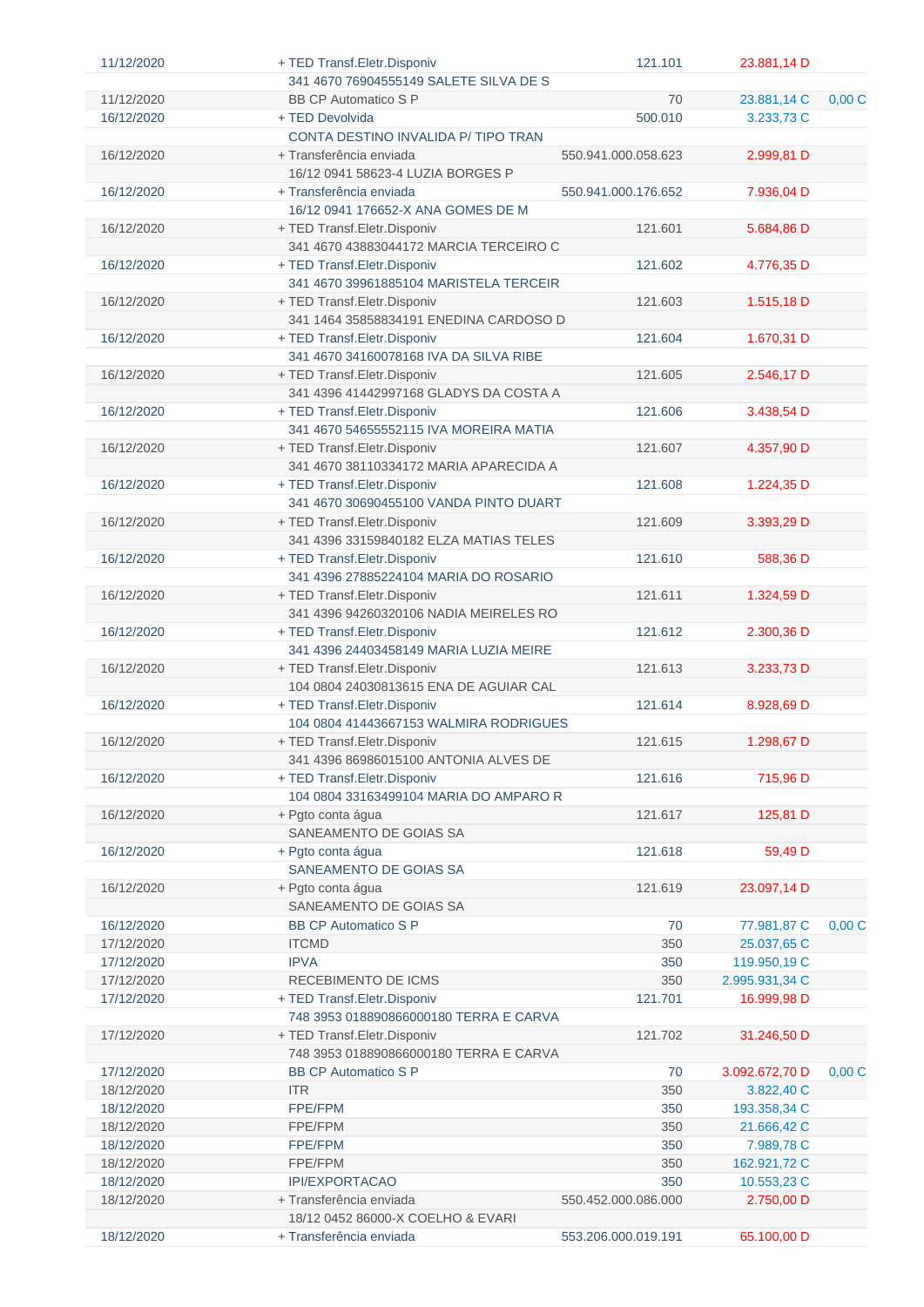|            | 18/12 3206 19191-4 FILGUEIRA FILG                                     |                     |                |       |
|------------|-----------------------------------------------------------------------|---------------------|----------------|-------|
| 18/12/2020 | + Transferência enviada                                               | 554.148.000.105.886 | 14.641,37 D    |       |
|            | 18/12 4148 105886-X PRODATA INFORM                                    |                     |                |       |
| 18/12/2020 | + TED Transf.Eletr.Disponiv                                           | 121.801             | 773,69 D       |       |
|            | 104 0804 001169416000109 MUNICIPIO DE                                 |                     |                |       |
| 18/12/2020 | + TED Transf.Eletr.Disponiv                                           | 121.802             | 645,90 D       |       |
|            | 341 4670 036863108000155 INST DE PREV                                 |                     |                |       |
| 18/12/2020 | + TED Transf.Eletr.Disponiv                                           | 121.803             | 833,75 D       |       |
|            | 341 4670 036863108000155 INST DE PREV                                 |                     |                |       |
| 18/12/2020 | + Pgto conta água                                                     | 121.804             | 23.722,38 D    |       |
|            | SANEAMENTO DE GOIAS SA                                                |                     |                |       |
| 18/12/2020 | + INSS Arrecadação                                                    | 121.805             | 6.344,41 D     |       |
|            | GPS- Ident.: 6081337000157 - 13/2020                                  |                     |                |       |
| 18/12/2020 | + TED Transf.Eletr.Disponiv                                           | 121.806             | 36.888,42 D    |       |
|            | 748 3953 018890866000180 TERRA E CARVA                                |                     |                |       |
| 18/12/2020 | + TED Transf.Eletr.Disponiv                                           | 121.807             | 13.874,00 D    |       |
|            | 748 3953 025249082000133 SOLUTION COME                                |                     |                |       |
| 18/12/2020 | + TED Transf.Eletr.Disponiv                                           | 121.808             | 674,60 D       |       |
|            | 260 0001 036821330000195 IVO DE SOUZA                                 |                     |                |       |
| 18/12/2020 | + TED Transf.Eletr.Disponiv                                           | 121.809             | 10.336,00 D    |       |
|            | 260 0001 036821330000195 IVO DE SOUZA                                 |                     |                |       |
| 18/12/2020 | + TED Transf.Eletr.Disponiv                                           | 121.810             | 107.070,68 D   |       |
|            | 341 4670 001169416000109 MUNICIPIO DE                                 |                     |                |       |
| 18/12/2020 | + TED Transf.Eletr.Disponiv                                           | 121.811             | 627.343,36 D   |       |
|            | 341 4670 001169416000109 MUNICIPIO DE                                 |                     |                |       |
| 18/12/2020 | <b>BB CP Automatico S P</b>                                           | 70                  | 510.686,67 C   | 0,00C |
| 21/12/2020 | + TED Devolvida                                                       | 300.034             | 3.652,17 C     |       |
|            | AG OU CNT DEST DO CRED INVAL                                          |                     |                |       |
| 21/12/2020 |                                                                       | 500.029             |                |       |
|            | + TED Devolvida<br>AG OU CNT DEST DO CRED INVAL                       |                     | 52.303,48 C    |       |
|            |                                                                       |                     |                |       |
| 21/12/2020 | + Transferência enviada                                               | 553.475.000.021.229 | 477,77 D       |       |
|            | 21/12 3475 21229-6 POLYANA SOUSA                                      |                     |                |       |
| 21/12/2020 | + TED Transf. Eletr. Disponiv                                         | 122.101             | 476.278,51 D   |       |
|            | 341 4670 001169416000109 MUNICIPIO DE                                 |                     |                |       |
| 21/12/2020 | + TED Transf.Eletr.Disponiv                                           | 122.102             | 3.042.356,42 D |       |
|            | 341 4670 001169416000109 MUNICIPIO DE                                 |                     |                |       |
| 21/12/2020 | + TED Transf.Eletr.Disponiv                                           | 122.103             | 649,39 D       |       |
|            | 104 1041 56336543153 ANDREIA ALVES DE                                 |                     |                |       |
| 21/12/2020 | + TED Transf.Eletr.Disponiv                                           | 122.104             | 54.717,58 D    |       |
|            | 104 0804 59651687134 LUCIA MARTA DOS S                                |                     |                |       |
| 21/12/2020 | + TED Transf.Eletr.Disponiv                                           | 122.105             | 54.754,42 D    |       |
|            | 104 0804 41442725168 LUCIENE DE FATIMA                                |                     |                |       |
| 21/12/2020 | + TED Transf.Eletr.Disponiv                                           | 122.106             | 3.652,17 D     |       |
|            | 104 0804 62899953168 MARIA ENI DOURADO                                |                     |                |       |
| 21/12/2020 | + TED Transf.Eletr.Disponiv                                           | 122.107             | 8.136,71 D     |       |
|            | 341 4448 41729889115 AUREA MARTINS DE                                 |                     |                |       |
| 21/12/2020 | + TED Transf.Eletr.Disponiv                                           | 122.108             | 52.303,48 D    |       |
|            | 341 4396 45634971187 CLAUDIO MARCOS PE                                |                     |                |       |
| 21/12/2020 | + TED Transf.Eletr.Disponiv                                           | 122.109             | 37.018,83 D    |       |
|            | 341 4670 43139167172 CASSIA BATISTA AN                                |                     |                |       |
| 21/12/2020 | + TED Transf.Eletr.Disponiv                                           | 122.110             | 4.599,20 D     |       |
|            | 341 4670 71168320178 IVONE PINHEIRO SI                                |                     |                |       |
| 21/12/2020 | + TED Transf.Eletr.Disponiv                                           | 122.111             | 8.290,07 D     |       |
|            | 341 4670 46826858134 IVONETE MARQUES D                                |                     |                |       |
| 21/12/2020 |                                                                       | 122.112             | 56.259,77 D    |       |
|            | + TED Transf.Eletr.Disponiv                                           |                     |                |       |
|            | 341 4670 59653434187 LAISA VIEIRA GONC                                |                     |                |       |
| 21/12/2020 | + TED Transf.Eletr.Disponiv                                           | 122.113             | 39.755,68 D    |       |
|            | 341 4670 39470342100 LEILA RODRIGUES D                                |                     |                |       |
|            |                                                                       |                     |                |       |
| 21/12/2020 | + TED Transf. Eletr. Disponiv                                         | 122.114             | 6.183,54 D     |       |
|            | 341 4670 61752720130 MARIA AUXILIADORA                                |                     |                |       |
| 21/12/2020 | + TED Transf.Eletr.Disponiv                                           | 122.115             | 6.871,57 D     |       |
|            | 341 4670 95274669115 NADIA REJANE CORA                                |                     |                |       |
| 21/12/2020 | + TED Transf.Eletr.Disponiv                                           | 122.116             | 64.096,38 D    |       |
| 21/12/2020 | 341 4670 49989588104 VANUSA DOS SANTOS<br>+ TED Transf.Eletr.Disponiv | 122.117             | 2.172,70 D     |       |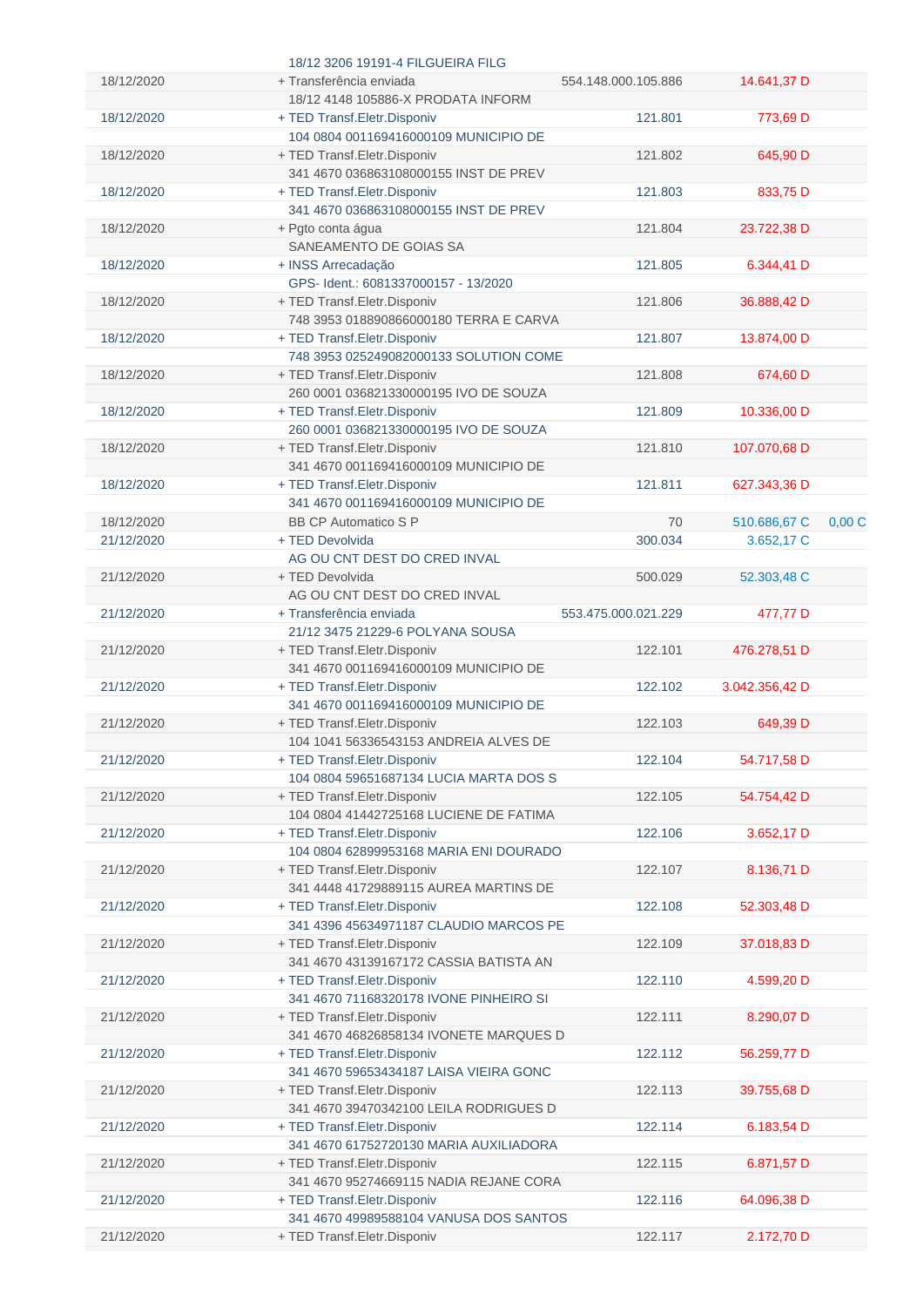|            | 341 7915 78305420159 CLAUDIA RODRIGUES |         |                |       |
|------------|----------------------------------------|---------|----------------|-------|
| 21/12/2020 | + TED Transf. Eletr. Disponiv          | 122.118 | 4.529,82 D     |       |
|            | 341 4448 00371962196 JANICE ALVES EVAN |         |                |       |
| 21/12/2020 | + TED Transf.Eletr.Disponiv            | 122.119 | 3.233,73 D     |       |
|            | 104 0804 24030813615 ENA DE AGUIAR CAL |         |                |       |
| 21/12/2020 | <b>BB CP Automatico S P</b>            | 70      | 3.870.382,09 C | 0,00C |
| 22/12/2020 | + TED Transf.Eletr.Disponiv            | 122.201 | 2.900,00 D     |       |
|            | 748 3953 025249082000133 SOLUTION COME |         |                |       |
| 22/12/2020 | + TED Transf.Eletr.Disponiv            | 122.202 | 10.302,00 D    |       |
|            | 341 6892 024506188000102 CONSTRUTORA J |         |                |       |
| 22/12/2020 | + Impostos                             | 122.203 | 88.732,38 D    |       |
|            | DARF - 06.081.337/0001-57 -3703        |         |                |       |
| 22/12/2020 | <b>BB CP Automatico S P</b>            | 70      |                | 0,00C |
|            |                                        |         | 101.934,38 C   |       |
| 23/12/2020 | + TED Devolvida                        | 23      | 3.652,17 C     |       |
|            | AG OU CNT DEST DO CRED INVAL           |         |                |       |
| 23/12/2020 | + TED Devolvida                        | 300.027 | 52.303,48 C    |       |
|            | AG OU CNT DEST DO CRED INVAL           |         |                |       |
| 23/12/2020 | + TED Transf. Eletr. Disponiv          | 122.301 | 4.091,45 D     |       |
|            | 341 4670 001169416000109 MUNICIPIO DE  |         |                |       |
| 23/12/2020 | + TED Transf. Eletr. Disponiv          | 122.302 | 67.523,01 D    |       |
|            | 341 4670 001169416000109 MUNICIPIO DE  |         |                |       |
| 23/12/2020 | + TED Transf.Eletr.Disponiv            | 122.303 | 2.910,05 D     |       |
|            | 341 4670 001169416000109 MUNICIPIO DE  |         |                |       |
| 23/12/2020 | + TED Transf.Eletr.Disponiv            | 122.304 | 130.804,37 D   |       |
|            | 341 4670 036863108000155 INST DE PREV  |         |                |       |
| 23/12/2020 | + TED Transf. Eletr. Disponiv          | 122.305 | 823.956,51 D   |       |
|            | 341 4670 036863108000155 INST DE PREV  |         |                |       |
| 23/12/2020 | + TED Transf.Eletr.Disponiv            | 122.306 | 1.765,89 D     |       |
|            | 341 4670 036863108000155 INST DE PREV  |         |                |       |
| 23/12/2020 | + TED Transf.Eletr.Disponiv            | 122.307 | 21.534,00 D    |       |
|            | 341 4670 036863108000155 INST DE PREV  |         |                |       |
| 23/12/2020 | + TED Transf. Eletr. Disponiv          | 122.308 | 83,38 D        |       |
|            | 341 4670 036863108000155 INST DE PREV  |         |                |       |
| 23/12/2020 |                                        | 122.309 | 120.118,75 D   |       |
|            | + TED Transf.Eletr.Disponiv            |         |                |       |
|            | 341 4670 036863108000155 INST DE PREV  |         |                |       |
| 23/12/2020 | + TED Transf.Eletr.Disponiv            | 122.310 | 203.042,58 D   |       |
|            | 341 4670 008147606000166 IPASLUZ SAUDE |         |                |       |
| 23/12/2020 | + TED Transf. Eletr. Disponiv          | 122.311 | 30.468,11 D    |       |
|            | 341 4670 008147606000166 IPASLUZ SAUDE |         |                |       |
| 23/12/2020 | + TED Transf.Eletr.Disponiv            | 122.312 | 5.588,08 D     |       |
|            | 341 4670 008147606000166 IPASLUZ SAUDE |         |                |       |
| 23/12/2020 | + TED Transf. Eletr. Disponiv          | 122.313 | 33.753,79 D    |       |
|            | 341 4670 008147606000166 IPASLUZ SAUDE |         |                |       |
| 23/12/2020 | + TED Transf.Eletr.Disponiv            | 122.314 | 920,88 D       |       |
|            | 341 4670 036863108000155 INST DE PREV  |         |                |       |
| 23/12/2020 | + TED Transf.Eletr.Disponiv            | 122.315 | 493,76 D       |       |
|            | 341 4670 036863108000155 INST DE PREV  |         |                |       |
| 23/12/2020 | + TED Transf.Eletr.Disponiv            | 122.316 | 15.171,69 D    |       |
|            | 341 4670 036863108000155 INST DE PREV  |         |                |       |
| 23/12/2020 | + TED Transf. Eletr. Disponiv          | 122.317 | 3.358,65 D     |       |
|            | 341 4670 008147606000166 IPASLUZ SAUDE |         |                |       |
| 23/12/2020 | + TED Transf.Eletr.Disponiv            | 122.318 | 224,27 D       |       |
|            | 341 4670 008147606000166 IPASLUZ SAUDE |         |                |       |
|            |                                        | 122.319 |                |       |
| 23/12/2020 | + TED Transf. Eletr. Disponiv          |         | 218,80 D       |       |
|            | 341 4670 008147606000166 IPASLUZ SAUDE |         |                |       |
| 23/12/2020 | + TED Transf.Eletr.Disponiv            | 122.320 | 1.875,79 D     |       |
|            | 341 4670 001169416000109 MUNICIPIO DE  |         |                |       |
| 23/12/2020 | + TED Transf. Eletr. Disponiv          | 122.321 | 545,34 D       |       |
|            | 341 4670 001169416000109 MUNICIPIO DE  |         |                |       |
| 23/12/2020 | + TED Transf. Eletr. Disponiv          | 122.322 | 4.590,02 D     |       |
|            | 341 4670 001169416000109 MUNICIPIO DE  |         |                |       |
| 23/12/2020 | + TED Transf. Eletr. Disponiv          | 122.323 | 370.001,21 D   |       |
|            | 341 4670 001169416000109 MUNICIPIO DE  |         |                |       |
| 23/12/2020 | + TED Transf.Eletr.Disponiv            | 122.324 | 488,02 D       |       |
|            | 341 4670 001169416000109 MUNICIPIO DE  |         |                |       |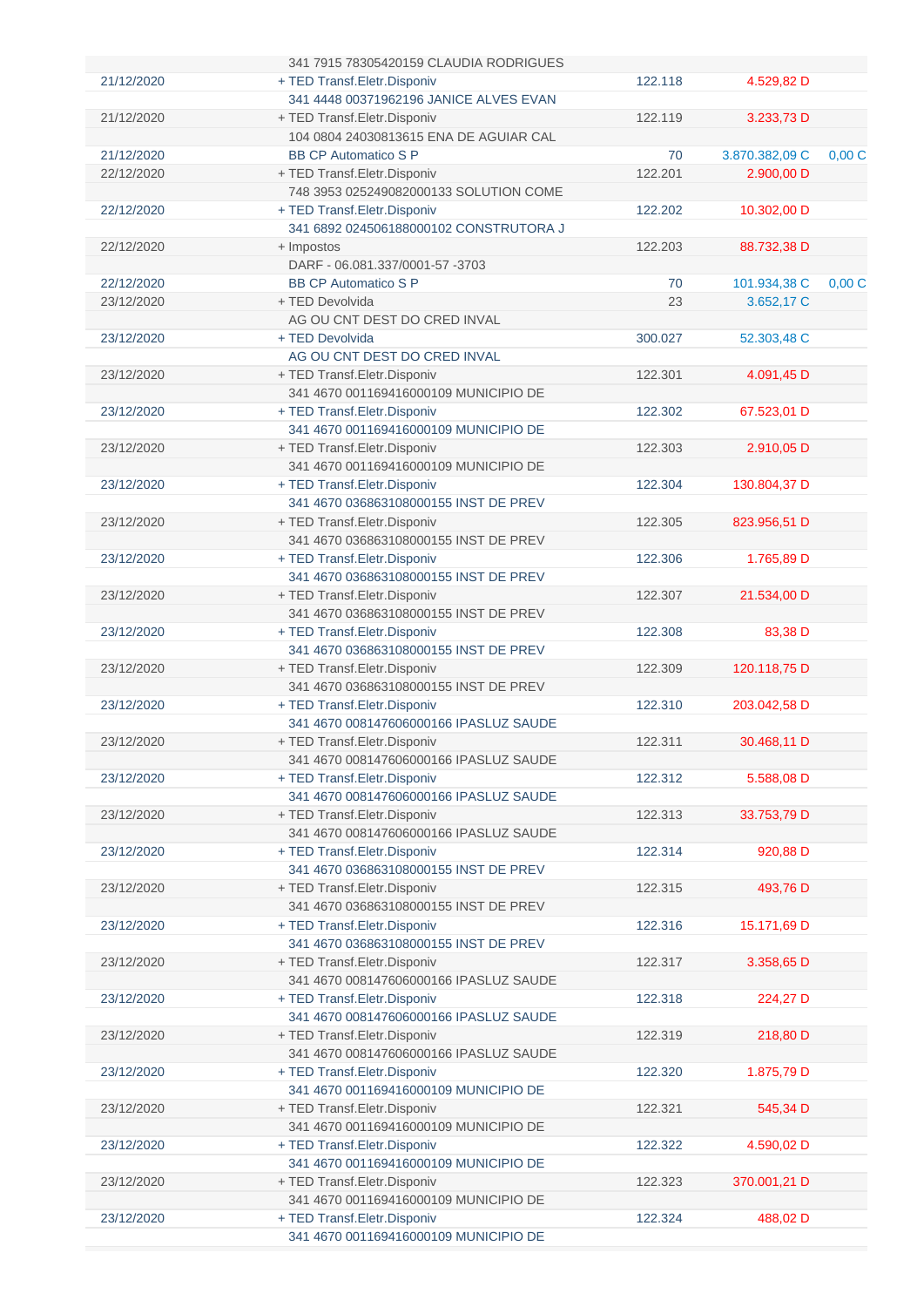| 23/12/2020 | + TED Transf.Eletr.Disponiv                                           | 122.325             | 7.672,87 D     |       |
|------------|-----------------------------------------------------------------------|---------------------|----------------|-------|
|            | 341 4670 001169416000109 MUNICIPIO DE                                 |                     |                |       |
| 23/12/2020 | + TED Transf.Eletr.Disponiv                                           | 122.326             | 706,99 D       |       |
|            | 341 4670 001169416000109 MUNICIPIO DE                                 |                     |                |       |
| 23/12/2020 | + TED Transf.Eletr.Disponiv                                           | 122.327             | 13.356,64 D    |       |
|            | 341 4670 001169416000109 MUNICIPIO DE                                 |                     |                |       |
| 23/12/2020 | + TED Transf.Eletr.Disponiv                                           | 122.328             | 1.422,35 D     |       |
|            | 341 4670 001169416000109 MUNICIPIO DE                                 |                     |                |       |
| 23/12/2020 | + TED Transf.Eletr.Disponiv                                           | 122.329             | 1.337,81 D     |       |
|            | 341 4670 001169416000109 MUNICIPIO DE                                 |                     |                |       |
| 23/12/2020 | + TED Transf.Eletr.Disponiv                                           | 122.330             | 3.652,17 D     |       |
|            | 104 0804 62899953168 MARIA ENI DOURADO                                |                     |                |       |
| 23/12/2020 | + TED Transf.Eletr.Disponiv                                           | 122.331             | 52.303,48 D    |       |
|            | 341 4396 45634971187 CLAUDIO MARCOS PE                                |                     |                |       |
| 23/12/2020 | <b>BB CP Automatico S P</b>                                           | 70                  | 1.868.025,06 C | 0,00C |
| 24/12/2020 | <b>ITCMD</b>                                                          | 350                 | 42.236,16 C    |       |
| 24/12/2020 | <b>IPVA</b>                                                           | 350                 | 89.587,43 C    |       |
| 24/12/2020 | RECEBIMENTO DE ICMS                                                   | 350                 | 466.573,88 C   |       |
| 24/12/2020 | <b>BB CP Automatico S P</b>                                           | 70                  | 598.397,47 D   | 0,00C |
| 28/12/2020 | + Transferência enviada                                               | 550.194.000.032.359 | 25.350,00 D    |       |
|            | 28/12 0194 32359-4 COMERCIAL INFO                                     |                     |                |       |
| 28/12/2020 | + Transferência enviada                                               | 550.941.000.050.811 | 12.216,71 D    |       |
|            | 28/12 0941 50811-X CONVENIO CONSI                                     |                     |                |       |
| 28/12/2020 | + Transferência enviada                                               | 550.941.000.050.811 | 88.683,38 D    |       |
|            | 28/12 0941 50811-X CONVENIO CONSI                                     |                     |                |       |
| 28/12/2020 | + Transferência enviada                                               | 550.941.000.116.471 | 20,00 D        |       |
|            | 28/12 0941 116471-6 ARNALDO RODRIG                                    |                     |                |       |
| 28/12/2020 | + Transferência enviada                                               | 550.941.000.116.471 | 642,50 D       |       |
|            | 28/12 0941 116471-6 ARNALDO RODRIG                                    |                     |                |       |
| 28/12/2020 | + TED Transf. Eletr. Disponiv                                         | 122.801             | 3.652,17 D     |       |
|            | 104 0804 62899953168 MARIA ENI DOURADO                                |                     |                |       |
| 28/12/2020 | + TED Transf. Eletr. Disponiv                                         | 122.802             | 39.377,38 D    |       |
|            | 341 4670 000846624000124 ASSOCIACAO MU                                |                     |                |       |
| 28/12/2020 | + TED Transf.Eletr.Disponiv                                           | 122.803             | 118,00 D       |       |
|            | 341 4670 000846624000124 ASSOCIACAO MU                                |                     |                |       |
| 28/12/2020 | + TED Transf. Eletr. Disponiv                                         | 122.804             | 1.871,83 D     |       |
|            | 341 4670 000846624000124 ASSOCIACAO MU                                |                     |                |       |
| 28/12/2020 | + TED Transf. Eletr. Disponiv                                         | 122.805             | 32.472.79 D    |       |
|            | 341 4670 008147606000166 IPASLUZ SAUDE                                |                     |                |       |
| 28/12/2020 | + TED Transf.Eletr.Disponiv                                           | 122.806             | 20.476,52 D    |       |
|            | 341 4670 008147606000166 IPASLUZ SAUDE                                |                     |                |       |
| 28/12/2020 | + TED Transf.Eletr.Disponiv                                           | 122.807             | 82.587,98 D    |       |
|            | 341 4670 036863108000155 INST DE PREV                                 |                     |                |       |
| 28/12/2020 | + TED Transf.Eletr.Disponiv                                           | 122.808             | 69.143,59 D    |       |
|            | 104 0804 001169416000109 MUNICIPIO DE                                 |                     |                |       |
| 28/12/2020 | + TED Transf.Eletr.Disponiv                                           | 122.809             | 286,66 D       |       |
|            | 104 0804 025053638000111 SINDICATO DOS                                |                     |                |       |
| 28/12/2020 | + TED Transf.Eletr.Disponiv                                           | 122.810             | 2.036,71 D     |       |
|            | 104 0804 025107087000121 SINDICATO DOS                                |                     |                |       |
| 28/12/2020 | + TED Transf.Eletr.Disponiv                                           | 122.811             | 367.750,69 D   |       |
|            | 104 0804 001169416000109 MUNICIPIO DE                                 |                     |                |       |
| 28/12/2020 | + TED Transf.Eletr.Disponiv                                           | 122.812             | 51.718,02 D    |       |
|            | 341 4670 008147606000166 IPASLUZ SAUDE                                |                     |                |       |
| 28/12/2020 | + TED Transf.Eletr.Disponiv<br>341 4670 008147606000166 IPASLUZ SAUDE | 122.813             | 200.411,79 D   |       |
|            |                                                                       |                     |                |       |
| 28/12/2020 | + TED Transf.Eletr.Disponiv<br>341 4670 036863108000155 INST DE PREV  | 122.814             | 562.842,11 D   |       |
|            |                                                                       |                     |                |       |
| 28/12/2020 | + TED Transf.Eletr.Disponiv<br>341 4670 000846624000124 ASSOCIACAO MU | 122.815             | 176.759,65 D   |       |
|            |                                                                       | 122.816             |                |       |
| 28/12/2020 | + TED Transf.Eletr.Disponiv<br>341 4670 000846624000124 ASSOCIACAO MU |                     | 6.739,10 D     |       |
| 28/12/2020 | + TED Transf. Eletr. Disponiv                                         | 122.817             | 525,00 D       |       |
|            | 341 4670 000846624000124 ASSOCIACAO MU                                |                     |                |       |
| 28/12/2020 | + TED Transf.Eletr.Disponiv                                           | 122.818             | 500,13 D       |       |
|            | 104 0804 025053638000111 SINDICATO DOS                                |                     |                |       |
|            |                                                                       |                     |                |       |